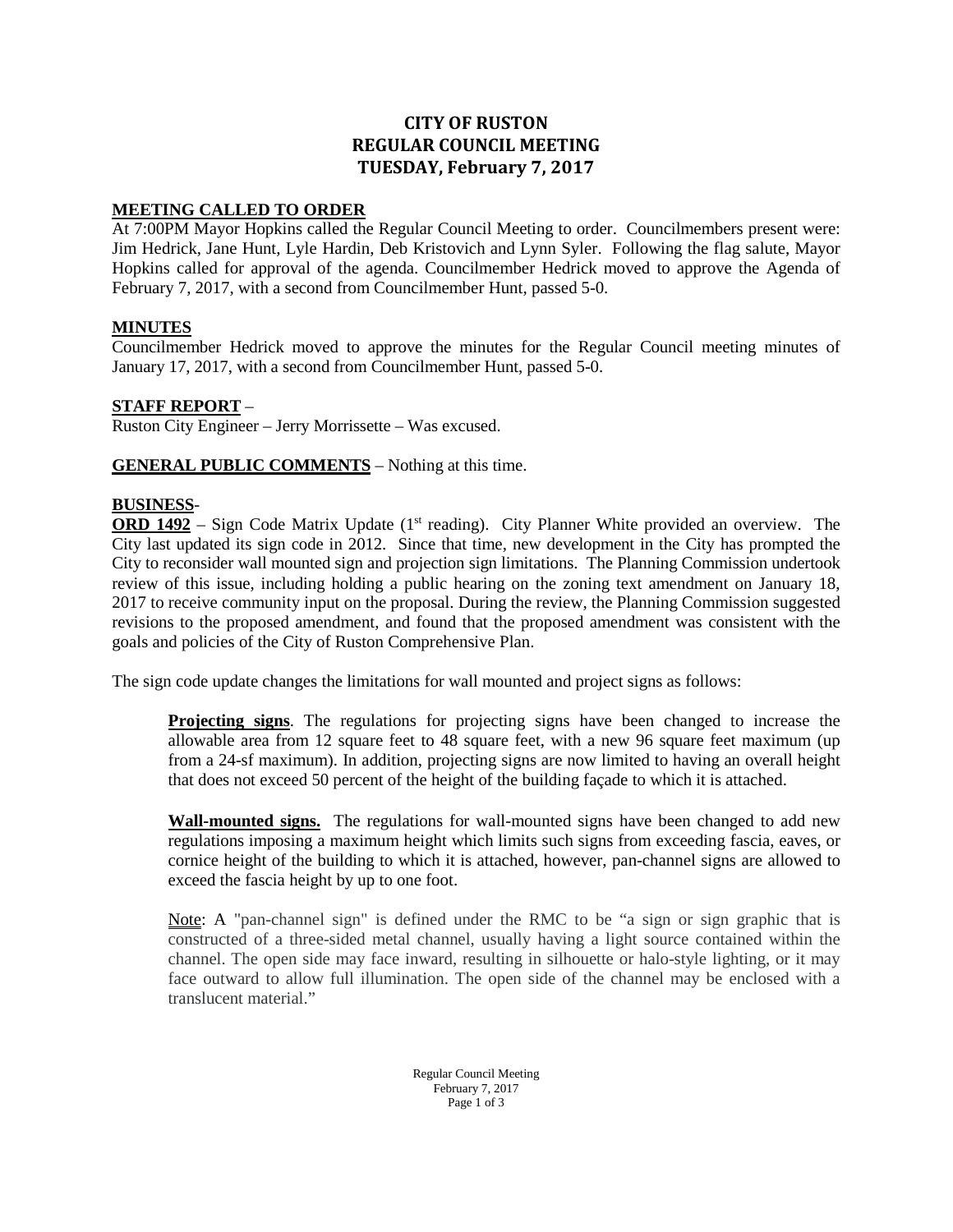CITY OF RUSTON Regular Council Minutes February 7, 2017

**ORD 1493** – Contract Approval Authority (1<sup>st</sup> reading). RCW 35A.11.010 provides the City of Ruston the authority by its legislative body to enter into contracts. As of today, there is no exception to allow the Mayor or any department head to enter into small, routine contracts. All contracts, no matter the value or nature, go to the City Council. This includes routine renewals of contracts that have previously been approved by the Council and which are contained in the City's adopted budget. There is a cost of bringing every contract to the Council in terms of legal preparation of legislation, staff time to upload documents to the Council packet and Council time to review and approve these agreements. Many City Councils have delegated contracting authority to the Mayor, City Manager, and/or Department Heads with criteria for when contracts do not need to come to Council. Ordinance 1493 allows the Mayor, with legal review, to enter into certain contracts without Council pre-approval. Any contracts that exceed these limits are Interlocal Agreements, or which require funds which are not already budgeted would need to be brought to Council for pre-approval. The Mayor would also have the authority to enter into contracts to address an emergency; however, the Council would need to be notified at the next Council meeting and, if a contract is awarded without bidding due to the emergency, and Council would be the body that would need to declare an emergency.

**RES 647** – Public Safety Testing Agreement Extension. The City of Ruston has the need for preemployment services when it recruits and hires new law enforcement officers. Public Safety Testing, Inc. ("PST") provides pre-employment testing services to police, fire, and other public safety agencies consistent with the State Civil Service Statutes. These services include advertising and recruiting assistance, application processing, and administration of pre-employment written examinations and physical ability tests. In addition, PST will report the scores of applicants, with all information necessary for the City to place passing applicants upon its eligibility list, and ranks the candidates relative to other candidates. If needed PST will appear in civil service proceedings for the City to provide information regarding the validity of the testing process. The City has contracted with PST for many years. The most recent one-year contract was approved on April 19, 2016 under Resolution No. 628. This is an extension of that agreement. The City can choose for the extension to be through 2017, 2018 or 2019. No other terms have changes. The agreement may be terminated prior to the expiration date with 60-days written notice. Authorizing this contract will allow the City to continue to utilize Public Safety Training, Inc. for pre-employment screening for police hires. Councilmember Hedrick moved to approve Resolution 647, with a second from Councilmember Hunt, passed 5-0.

**CLAIMS/PAYROLL** – Councilmember Hedrick moved to approve Claims and Payroll, with a second from Councilmember Hunt, passed 5-0.

**MAYOR'S TIME** – Mayor Hopkins provided an update on Point Ruston and the Ruston Tunnel. In the past year or more the City has tried to establish an IAA with the Department of Ecology. The City ran into issues with the Department of Ecology and Point Ruston so an agreement could not be reached. The City has taken the position that we will enlist the Contractor Administrator for the filling of the tunnel. The City Attorney sent the IAA to the Department of Ecology and we anticipate the agreement will be done expediently. The agreement will pass \$400,000 from Department of Ecology to the City of Ruston to fill the Ruston Tunnel.

> Regular Council Meeting February 7, 2017 Page 1 of 3